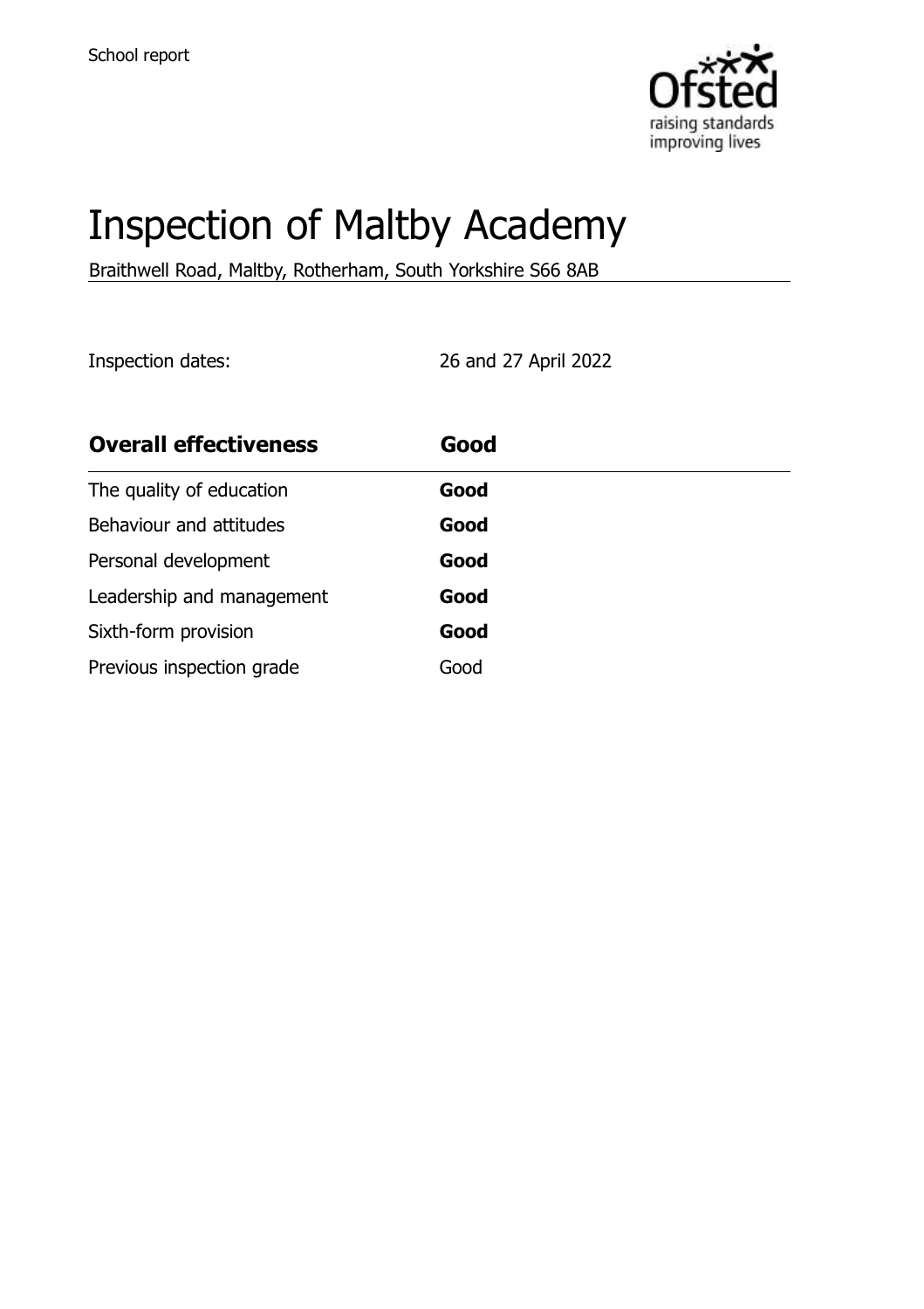

### **What is it like to attend this school?**

Maltby Academy is a welcoming and inclusive school. Pupils get along well with each other and with staff. They celebrate difference and respect one another. Bullying is rare, and dealt with if it occurs. Pupils feel safe and secure at this school because staff know them well. Pupils and parents appreciate the support that staff give pupils if they are struggling.

Behaviour in lessons is good. Pupils enjoy learning and work hard. They are active participants in their learning. They ask questions, share their ideas and support each other. Staff have high expectations of every pupil, and pupils are keen to meet these expectations. Pupils behave well around the school.

Teachers teach an ambitious curriculum which helps pupils to understand their local area, life in modern Britain and the wider world. Pupils are excited by the opportunities the school provides. They take part in a range of extra-curricular activities. Many pupils are passionate about the arts and enjoy the range of clubs they are involved in. Sixth-form pupils also make the most of wider opportunities, such as the popular e-sports enrichment.

#### **What does the school do well and what does it need to do better?**

Leaders have carefully designed the curriculum in every subject to deepen and broaden pupils' knowledge. They have identified what is most important for pupils to know and be able to do at each stage in their learning, including in the sixth form. Leaders have worked closely with local primary schools to make sure that teaching builds on what pupils already know. They ensure that the curriculum prepares pupils for academic success, broadens their horizons and gives them opportunities in the future. Leaders continue to focus on improving the quality of education in modern foreign languages so that every pupil can be successful in learning a language. This is helping more pupils to continue to study a range of academic subjects throughout their time at the academy.

Teachers explain new ideas to pupils clearly. They know their pupils well and identify areas of the curriculum which might be difficult for pupils. They break down complex learning into manageable steps. In computing, for example, teachers have planned a careful sequence of content to build pupils' knowledge of programming. Inspectors saw a number of teachers do this very skilfully, ensuring that all pupils were learning new material securely. This approach supports pupils with special educational needs and/or disabilities (SEND) well. Teachers know the barriers which might limit the learning of individual pupils with SEND and do everything they can to overcome these. Leaders provide regular and effective training to develop staff's knowledge of how to support pupils with SEND.

Teachers revisit content regularly and support pupils to remember what they have learned. In most subjects, teachers identify gaps in knowledge or misconceptions that pupils have and swiftly address these. They give pupils feedback which is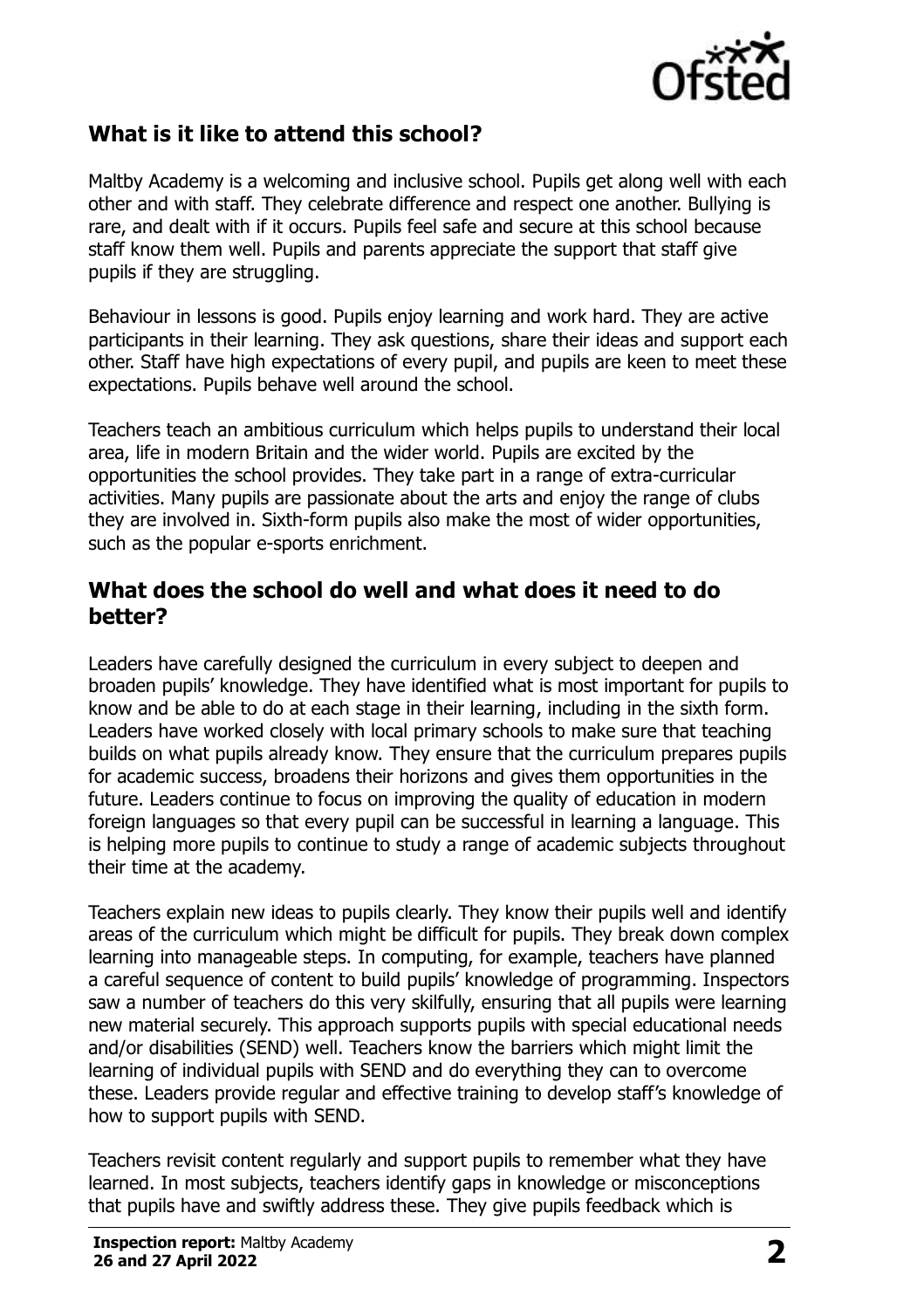

helpful and specific to what they are learning, but which does not place unnecessary demands on teachers. In English, for example, teachers quickly and efficiently address any gaps in pupils' knowledge. As a result of this, pupils at Maltby Academy are developing detailed skills and knowledge and enjoying their learning. Despite this, there are a few pupils who have not yet developed secure knowledge of important content or concepts in a subject they study. This is because teachers do not always prioritise this content enough in their teaching, assessment and feedback.

Pupils at Maltby Academy read widely. Teachers support pupils to read interesting and challenging texts in lessons. Students in the sixth form read often. This includes academic texts which prepare them for further study in their subjects. Leaders recognised that their previous approaches to teaching struggling readers were not helping these pupils to catch up quickly. As a result, they have begun to introduce a more targeted programme of reading support.

Leaders place high value on pupils' personal development. Staff encourage positive relationships and maintain high expectations for how pupils relate to each other and to staff. The life skills curriculum is carefully planned. It teaches pupils how to be safe and healthy and helps them to make informed choices. Pupils value what they learn and say that it is 'what they need to know'. They also told inspectors that teachers 'treat them like grown-ups' when discussing difficult or sensitive topics. Pupils in all year groups, including the sixth form, are taught about citizenship, democracy and current affairs. Political topics are taught in a balanced way and pupils are well informed. Pupils receive high-quality advice and guidance about careers and next steps. This is carefully matched to their individual needs at different stages of education. Sixth-form students are knowledgeable about their future options and go on to appropriate education, employment or training. Leaders also have a clear approach to supporting pupils with SEND in thinking about their next steps. The school meets the requirements of the Baker Clause, which requires schools to provide pupils in Years 8 to 13 with information about approved technical education qualifications and apprenticeships.

Leaders offer carefully targeted support to pupils who are not meeting the school's high behaviour expectations. They work with pupils and parents to identify and address barriers to success for these pupils. When appropriate, leaders find alternative providers who can support some aspects of a pupil's education. These providers are carefully chosen to enhance the school curriculum and prepare these pupils for their future. Leaders have introduced a range of strategies to improve attendance. These are having an impact. However, there is a small group of pupils whose attendance has not improved quickly enough.

Leaders have made Maltby Academy a positive environment for both pupils and staff. They listen to staff and have made changes to reduce staff's workload. Leaders do their best to help staff who need a little more flexibility or support. They ensure that staff access high-quality training and professional development. Trustees and governors have a key role in maintaining and developing the high standards at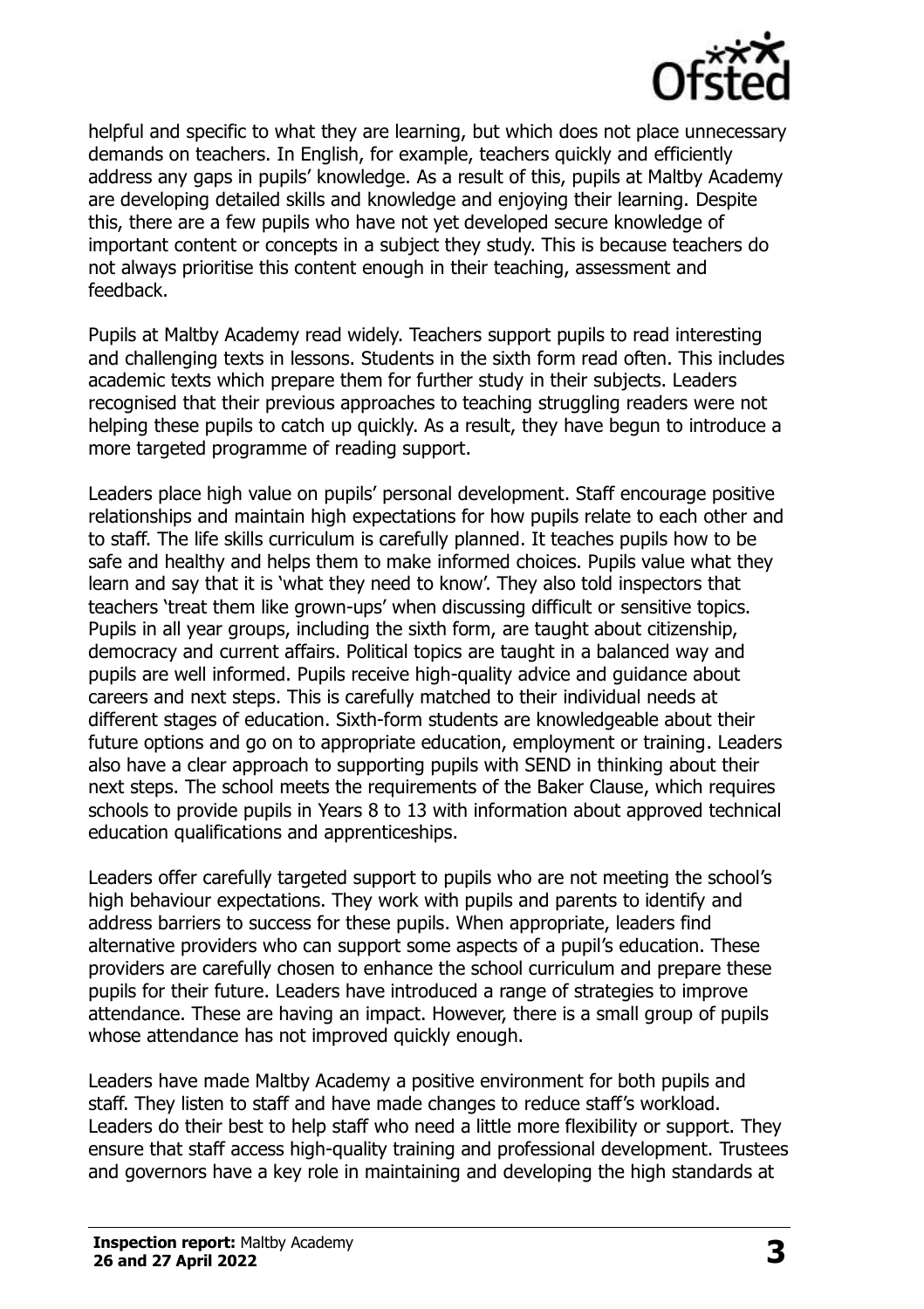

the academy and leaders at all levels work together effectively to deliver the school's vision for its pupils.

## **Safeguarding**

The arrangements for safeguarding are effective.

The school has a strong safeguarding culture. Every member of staff understands their responsibilities for keeping pupils safe. Staff are very knowledgeable about the kinds of risks which young people might face. They receive high-quality training and leaders regularly check staff are confident about how to keep pupils safe.

Leaders are proactive in identifying pupils who may be at risk. Staff report any concerns they have immediately, and leaders connect the dots to quickly identify any pupils who may be vulnerable. They take swift action to reduce the risk to pupils and work with vulnerable pupils over the long term to ensure that they are happy, safe and successful. They work effectively with a range of external agencies to make sure that pupils get the support they need.

Pupils are also knowledgeable about the risks they might face. They are comfortable discussing difficult topics and they know what is, and is not, appropriate behaviour. They are confident that staff would help them if they had any concerns or did not feel safe.

## **What does the school need to do to improve?**

#### **(Information for the school and appropriate authority)**

- In some subjects, there are a few pupils who are not yet secure in their knowledge of the most important content, concepts or skills. This means that these pupils can find it harder to keep up with the demands of the ambitious curriculum at Maltby Academy. Leaders should ensure that teachers in all subjects are clear about what it is most important for pupils to learn at particular stages and that they prioritise securing this knowledge for all pupils, and checking their understanding.
- Pupils' attendance has improved over time. However, there are still some pupils whose attendance is not high enough. This means that these pupils are at risk of falling behind in their learning and do not benefit fully from the quality of education which the school offers. Leaders should continue to focus on improving the attendance of individual pupils and support parents to take an active role in supporting the school's efforts to get pupils into school.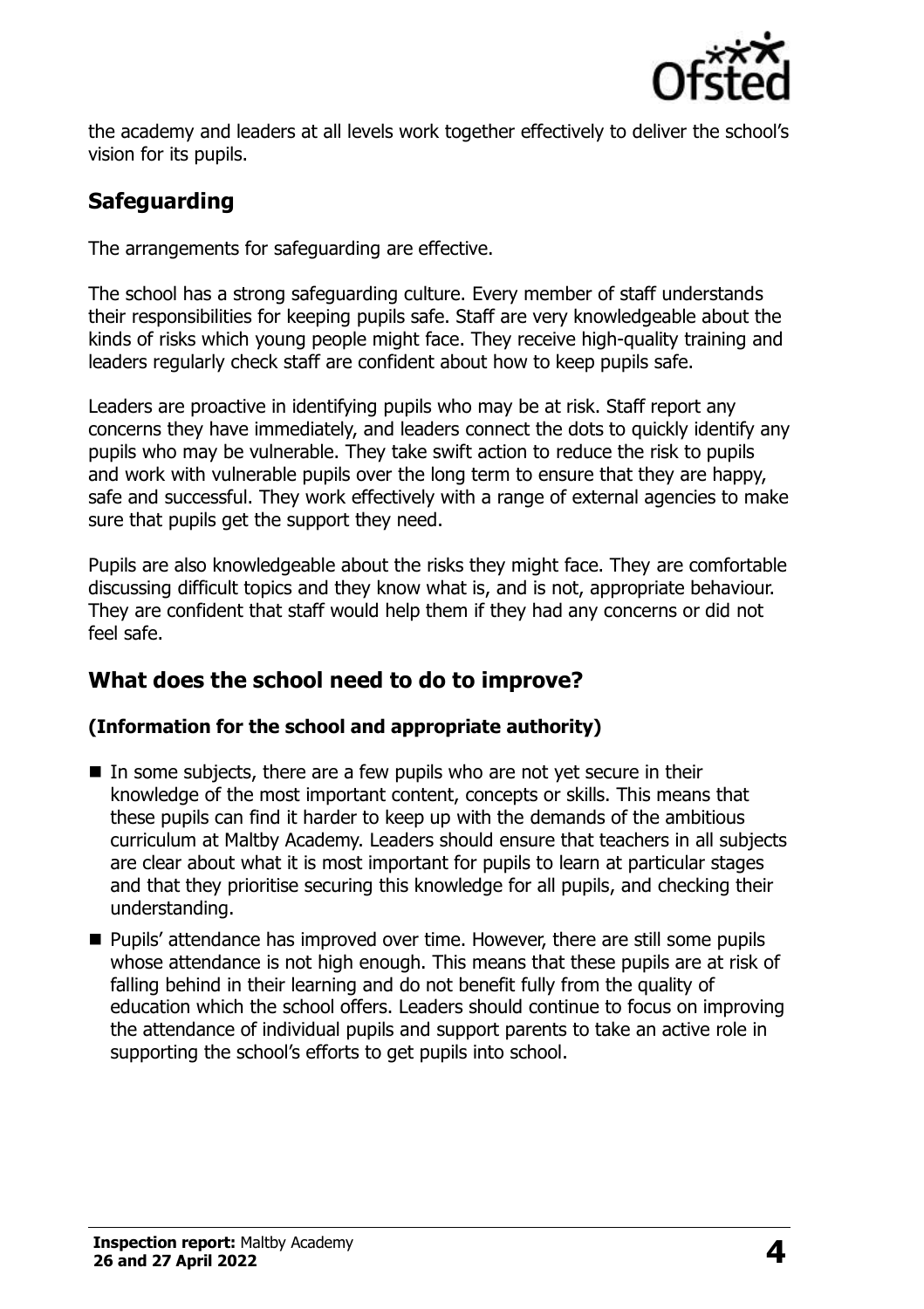

#### **How can I feed back my views?**

You can use [Ofsted Parent View](http://parentview.ofsted.gov.uk/) to give Ofsted your opinion on your child's school, or to find out what other parents and carers think. We use information from Ofsted Parent View when deciding which schools to inspect, when to inspect them and as part of their inspection.

The Department for Education has further [guidance](http://www.gov.uk/complain-about-school) on how to complain about a school.

If you are the school and you are not happy with the inspection or the report, you can [complain to Ofsted.](http://www.gov.uk/complain-ofsted-report)

#### **Further information**

You can search for [published performance information](http://www.compare-school-performance.service.gov.uk/) about the school.

In the report, '[disadvantaged pupils](http://www.gov.uk/guidance/pupil-premium-information-for-schools-and-alternative-provision-settings)' refers to those pupils who attract government pupil premium funding: pupils claiming free school meals at any point in the last six years and pupils in care or who left care through adoption or another formal route.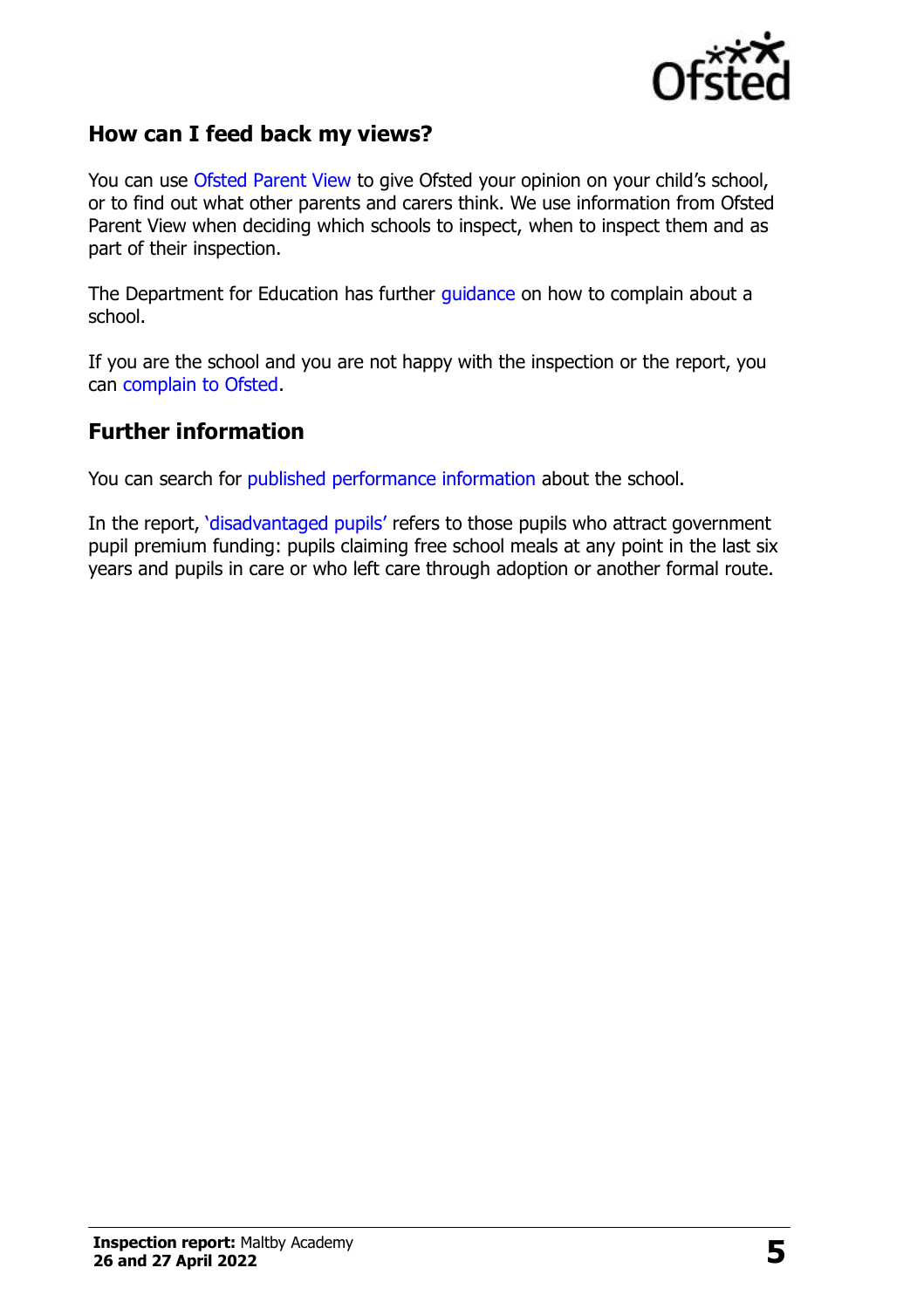

### **School details**

| Unique reference number                            | 136042                                                             |
|----------------------------------------------------|--------------------------------------------------------------------|
| <b>Local authority</b>                             | Rotherham                                                          |
| <b>Inspection number</b>                           | 10228229                                                           |
| <b>Type of school</b>                              | Secondary comprehensive                                            |
| <b>School category</b>                             | Academy sponsor-led                                                |
| Age range of pupils                                | 11 to 19                                                           |
| <b>Gender of pupils</b>                            | Mixed                                                              |
| <b>Gender of pupils in sixth-form</b><br>provision | Mixed                                                              |
| Number of pupils on the school roll                | 1133                                                               |
| Of which, number on roll in the sixth 151<br>form  |                                                                    |
| <b>Appropriate authority</b>                       | Board of trustees                                                  |
| <b>Chair of trust</b>                              | Julie Kenny                                                        |
| <b>Principal</b>                                   | <b>Richard Wood</b>                                                |
| Website                                            | www.maltbyacademy.com                                              |
| Date of previous inspection                        | 14 March 2017, under section 8 of the<br><b>Education Act 2005</b> |

#### **Information about this school**

- Maltby Academy is a larger-than-average secondary school.
- The proportion of disadvantaged pupils is higher than the national average.
- The school uses four alternative providers to support pupils. These are: Jade Youth and Community, Cirque, Swinton Lock Activity Centre, and GTA College.

## **Information about this inspection**

The inspectors carried out this inspection under section 5 of the Education Act 2005.

■ Inspectors carried out deep dives in history, mathematics, modern foreign languages, computing and English. They held discussions with senior leaders, subject leaders and teachers. They also talked to pupils about their learning and looked at work they had completed.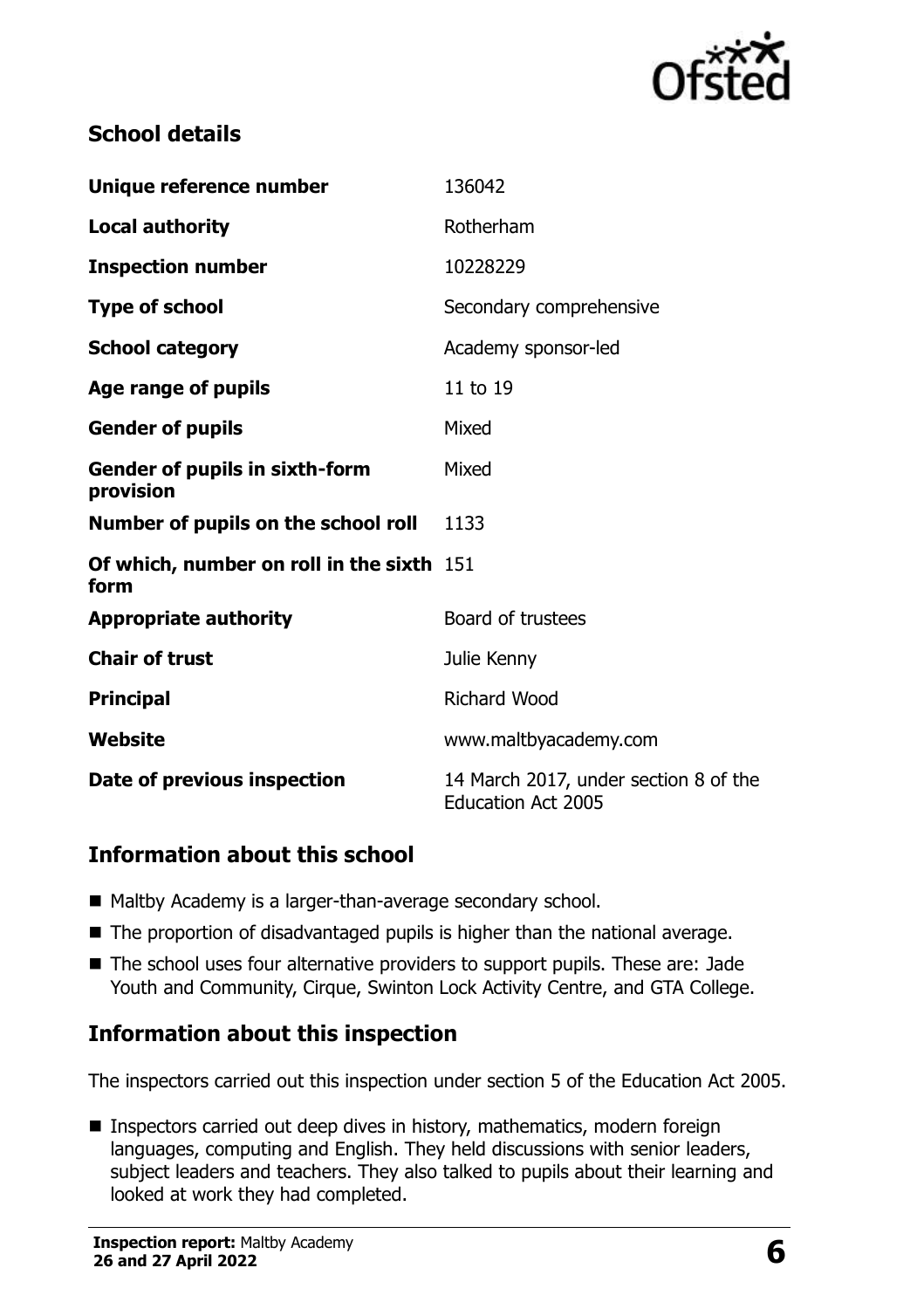

- Inspectors looked at plans to support the personal development of pupils, and spoke to pupils about what they had learned and the experiences and opportunities they had in the school.
- Inspectors visited a range of lessons across subjects. They visited assemblies and tutor periods and observed social times.
- Inspectors visited a range of alternative providers which pupils from the school attend. They spoke to leaders in these settings and to pupils from Maltby Academy who attend.
- Inspectors talked to staff, pupils and parents. They analysed the responses to the Ofsted Parent View survey, the pupil survey and the staff survey.
- Inspectors met with the SEND coordinator, spoke to pupils with SEND and their parents, reviewed plans to support these pupils and visited lessons to see how these pupils are supported to learn.
- Inspectors met with the designated safeguarding lead and reviewed documentation related to safeguarding and referrals to the local authority. Inspectors also spoke to staff about how they keep children safe.
- Inspectors met with representatives of the multi-academy trust and the local governing body and reviewed documentation relating to governance.
- This was the first routine inspection the school received since the COVID-19 pandemic began. Inspectors discussed the impact of the pandemic with leaders and have taken this into account in their evaluation of the school.

#### **Inspection team**

| Tim Jenner, lead inspector | Her Majesty's Inspector |
|----------------------------|-------------------------|
| Liz Cresswell              | Ofsted Inspector        |
| Gordon Watts               | Ofsted Inspector        |
| Carl Sugden                | Ofsted Inspector        |
| <b>Steve Shaw</b>          | Her Majesty's Inspector |
| David Mills                | Her Majesty's Inspector |